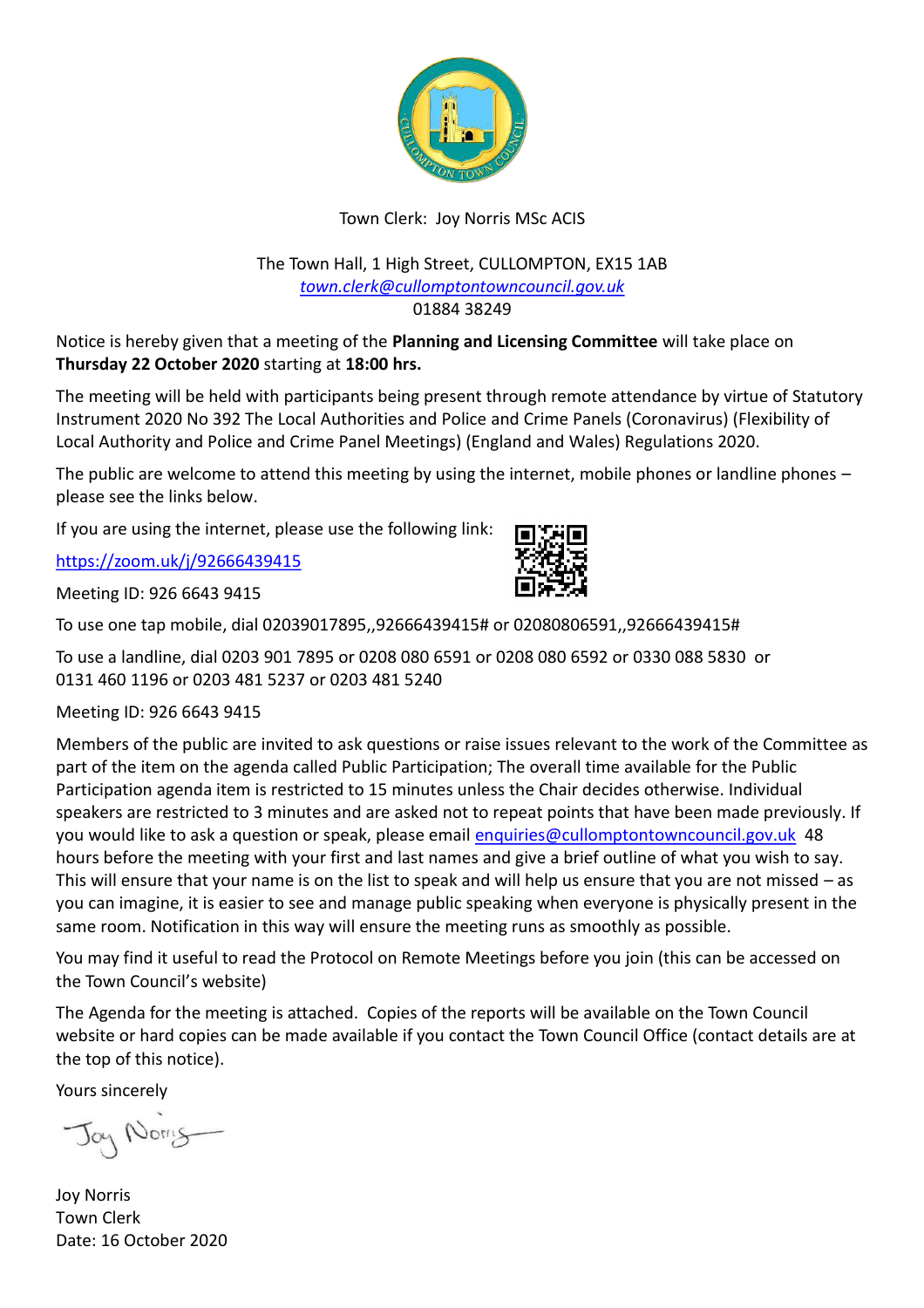# **AGENDA**

## **Planning and Licensing Committee 22 October 2020**

**Committee Membership:** Councillors E Andrews, G Guest (Chair), K Haslett, J Johns, L Knight, J Lochhead and M Smith.

**PUBLIC PARTICIPATION:** 15 minutes is set aside as a specific agenda item to enable members of the public to bring issues relevant to the Committee to the attention of Councillors. Up to 3 minutes is allowed for each person. Members of the public will only be permitted to speak during the Public Participation agenda item.

#### 1. **Chair's Announcements**

The Chair may make announcements relevant to the work of the Committee. Note: Announcements are for information only and not for debate, discussion or questioning.

#### 2. **Member Questions**

This agenda item is to give Councillors an opportunity to ask questions which are relevant to the work of the Committee.

Note: questions are to be for the purpose of obtaining information and not for debate nor discussion.

#### 3. **Apologies for Absence**

To receive apologies for absence.

#### 4. **Declarations of Interests**

To receive any Declarations of Interest from Councillors and Officers in respect of matters to be considered at this meeting, together with an appropriate statement regarding the nature of the interest.

Councillors and Officers are reminded of the requirement to declare any interest, including the type of interest, and reason for that interest, either at this stage of the meeting or as soon as they become aware of that interest.

## 5. **Minutes**

To agree the minutes of the Planning and Licensing Committee meeting held on 8 October 2020 (Supporting Paper A).

## 6. **Public Participation**

15 minutes is set aside at the beginning of the meeting to enable members of the public to raise matters which are relevant to the work of the Committee. Up to 3 minutes is allowed for each question. It may not be possible to reply straightaway and the question may only be noted and a written response sent at a later date.

## 7. **Planning Matters**

To consider and make comment on the following planning applications received by the Planning Authority and available to view on the [Planning Portal](https://planning.middevon.gov.uk/online-applications/applicationDetails.do?activeTab=documents&keyVal=QEYF1XKS05K00) (Supporting Paper B):

a. 19 Colebrooke Lane, Cullompton [\(20/01597/HOUSE\)](https://planning.middevon.gov.uk/online-applications/applicationDetails.do?activeTab=documents&keyVal=QHGZC5KS07T00). Erection of first floor extension, conversion of garage and front porch (Revised Scheme).